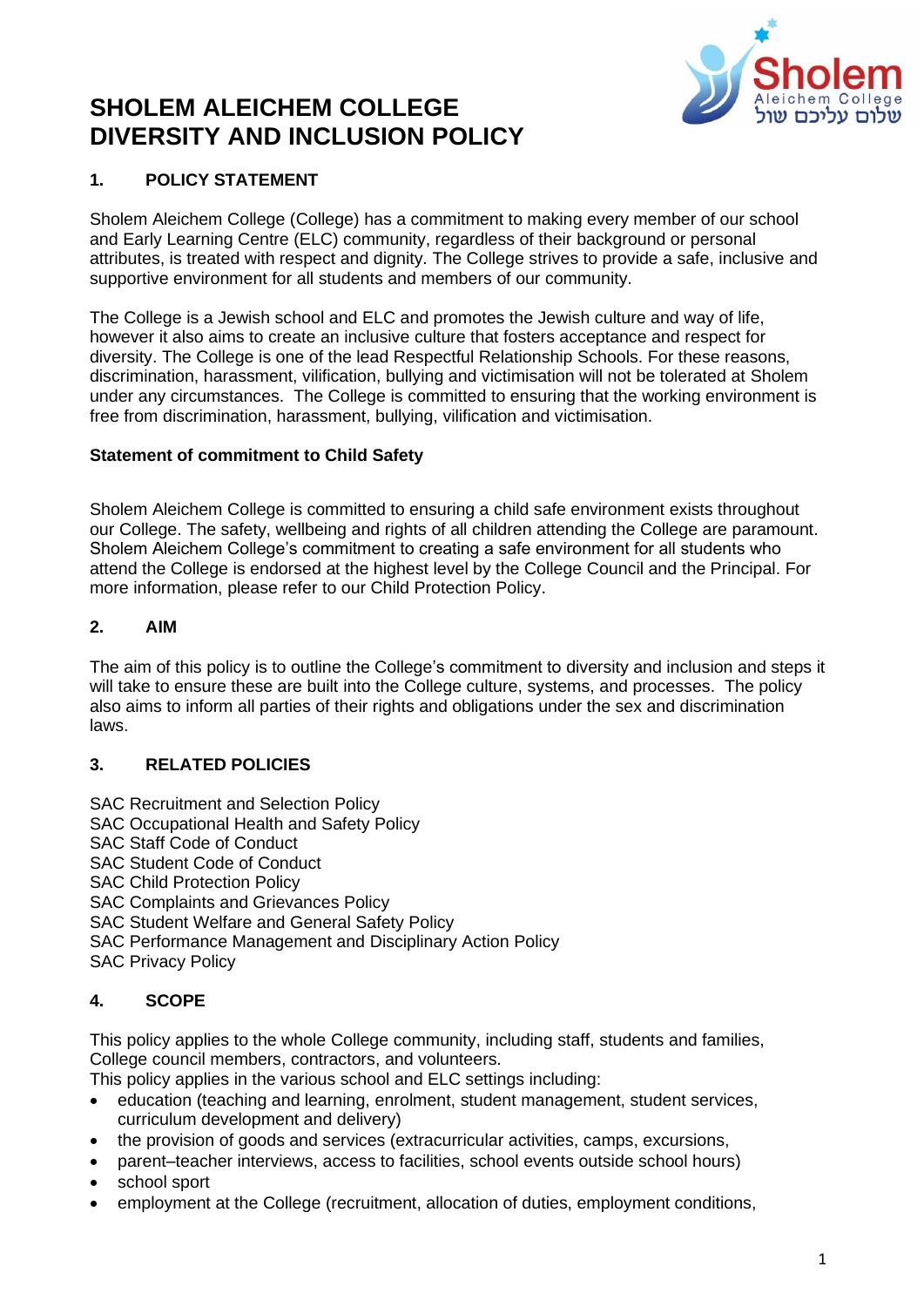• access to benefits such as training, promotion and leave).

# **5. POLICY DETAIL**

# **Equal Opportunity**

This College acknowledges that in society some people are treated unfairly or unfavourably because of irrelevant personal characteristics such as their sex or race. This College supports the Charter of Human Rights and the Equal Opportunity Act 2010 (Vic), which says that it is against the law to discriminate against anyone, including students and staff, because of their actual or assumed:

- age
- carer and parental status
- disability (including physical, sensory, and intellectual disability, work related injury, medical conditions, and mental, psychological, and learning disabilities)
- employment activity
- gender identity, lawful sexual activity, and sexual orientation
- marital status
- physical features
- political belief or activity
- pregnancy and breastfeeding
- race (including colour, nationality, ethnicity, and ethnic origin)
- religious belief or activity
- sex
- personal association with someone who has, or is assumed to have, one of these personal characteristics.

It is unlawful for any person or group of people to be treated less favourably because they possess any of these personal characteristics. No member of the College community will be treated less favourably should they possess any of these personal characteristics, nor will such characteristics affect access to the benefits and services the College provides.

# **Gender equality**

Sholem Aleichem College recognises that gender inequality has the potential to limit and impact negatively on the safety, education, employment, family lives and opportunities of staff and students, particularly women and girls, in the immediate and long term. Under the Victorian Equal Opportunity Act 2010 all organisations have a positive duty to take proactive steps to prevent discriminatory practices. The College recognises the prevalence and impact of gender-based discrimination and harassment and is committed to building a College culture that challenges the stereotypes, power differences and social norms that foster gender inequality and a lack of inclusiveness.

At Sholem Aleichem College, all students and staff are responsible for promoting gender equality and modelling respectful relationships. All staff and students will be held accountable if they use language and/or demonstrate behaviour that:

- promotes unequal power relations between women and men
- perpetuates harmful gender stereotypes
- condones violence against women
- is not respectful towards each other and does not support our College values.

Our staff model positive, inclusive, respectful relationships at all times. The College will work to ensure all staff feel respected, safe, and valued in the workplace, and will take proactive measures to prevent and eliminate gender discrimination and provide equal opportunities for all staff. This will include promoting gender equality in College leadership, ensuring processes and policies are free of bias, and supporting all staff to balance work and family commitments.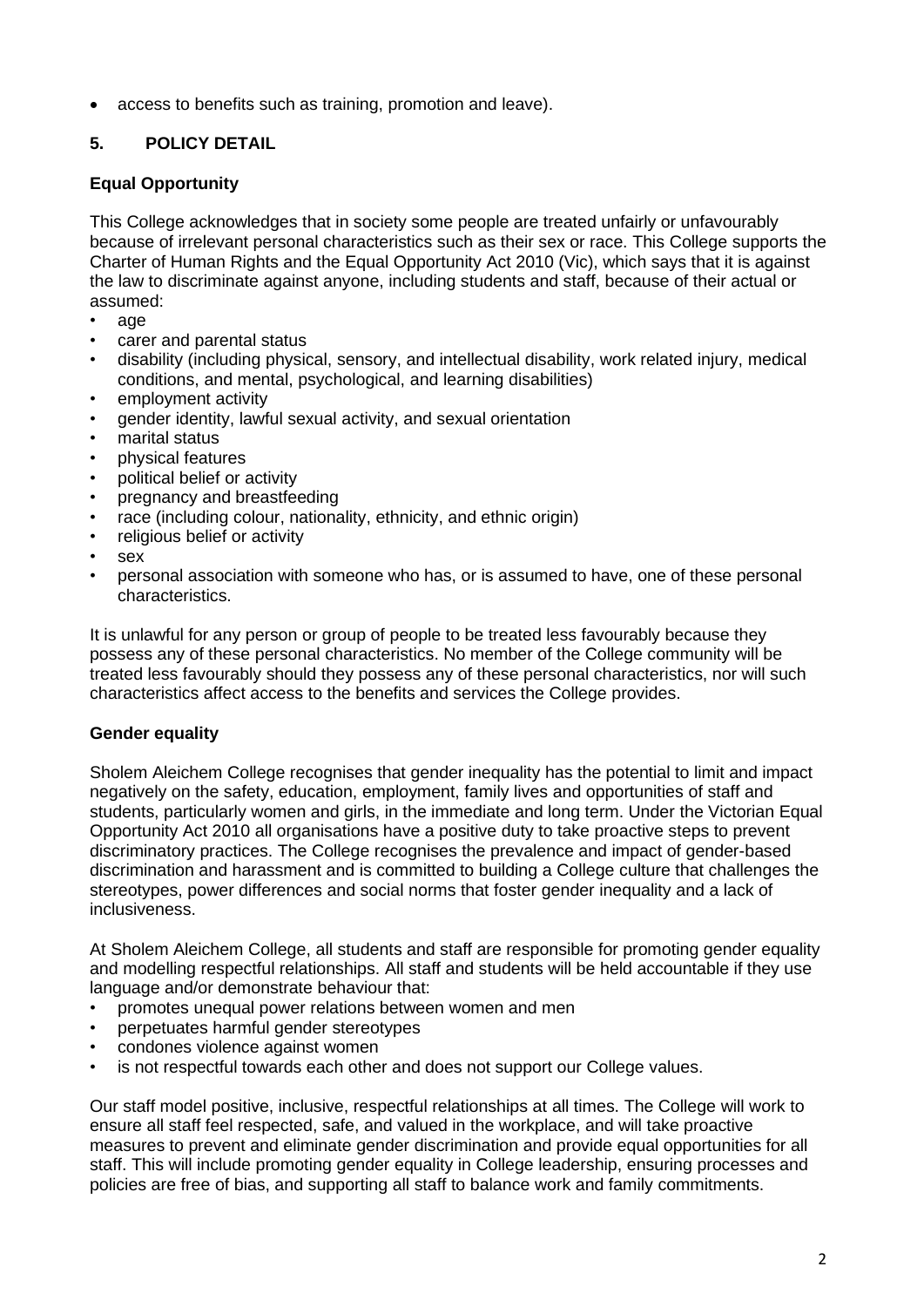The College actively supports and/or mentors all staff, reviewing recruitment and professional processes to eliminate unconscious gender bias, facilitating flexible work arrangements and family leave in line with government guidelines. The College will also support staff who experience domestic/family violence or sexual assault including by making reasonable efforts to grant appropriate leave, adjust work assignments or accommodate requests for flexible work hours where possible.

### **Inclusion and diversity**

Sholem Aleichem College is committed to creating College community where all members of our community are welcomed, accepted, and treated equitably and with respect regardless of their backgrounds or personal attributes such as race (including Aboriginal and Torres Strait Islanders), language, religious beliefs, gender identity, disability, or sexual orientation so that they can participate, achieve, and thrive at school.

Sholem Aleichem College acknowledges and celebrates the diversity of backgrounds and experiences in our College community, and we will not tolerate behaviours, language or practices that label, stereotype or demean others.

To be a child safe environment, the College must have and implement a variety of strategies to ensure the safety of gay, lesbian, bisexual, transgender, intersex, and queer (LGBTIQA+) students and to respect and value these students, their families, and relevant communities. In particular, Standard 5 of the Victorian Child Safe Standards requires the College to uphold equity and respect diverse needs in policy and practice.

To implement this Standard, Ministerial Order 1359 requires College Council to develop and endorse a policy, statement or curriculum document that details the strategies and actions that the College will take to meet a number of specific requirements relating to LGBTIQA+ students, including to:

- understand the diverse circumstances of students and to provide support and respond to vulnerable students
- provide access to information, support and complaints processes in ways that are accessible and easy to understand
- pay particular attention to the needs of vulnerable students, including in particular LGBTIQA+ students.

#### **6. DEFINITIONS**

#### **Personal attribute**

A feature of a person's background or personal characteristics that is protected by State or Commonwealth anti-discrimination legislation. For example: race, disability, sex, sexual orientation, gender identity, religion etc.

#### **Discrimination**

Any form of discrimination is unlawful and, accordingly, is unacceptable at Sholem Aleichem College. It is unlawful to discriminate even when it was not your intention to discriminate. It is also unlawful to victimise or treat unfavourably a person who has complained of discrimination. Discrimination may be direct or indirect – both are against the law.

Direct discrimination means treating someone unfairly or less favourably because of one of the personal characteristics listed above or because of their association with someone identified with one of those characteristics.

Examples: refusing to enrol a student because he has Hepatitis C, refusing to allow a Muslim staff member to wear the hijab or failing to hire a suitably qualified teacher because of his or her sexual orientation.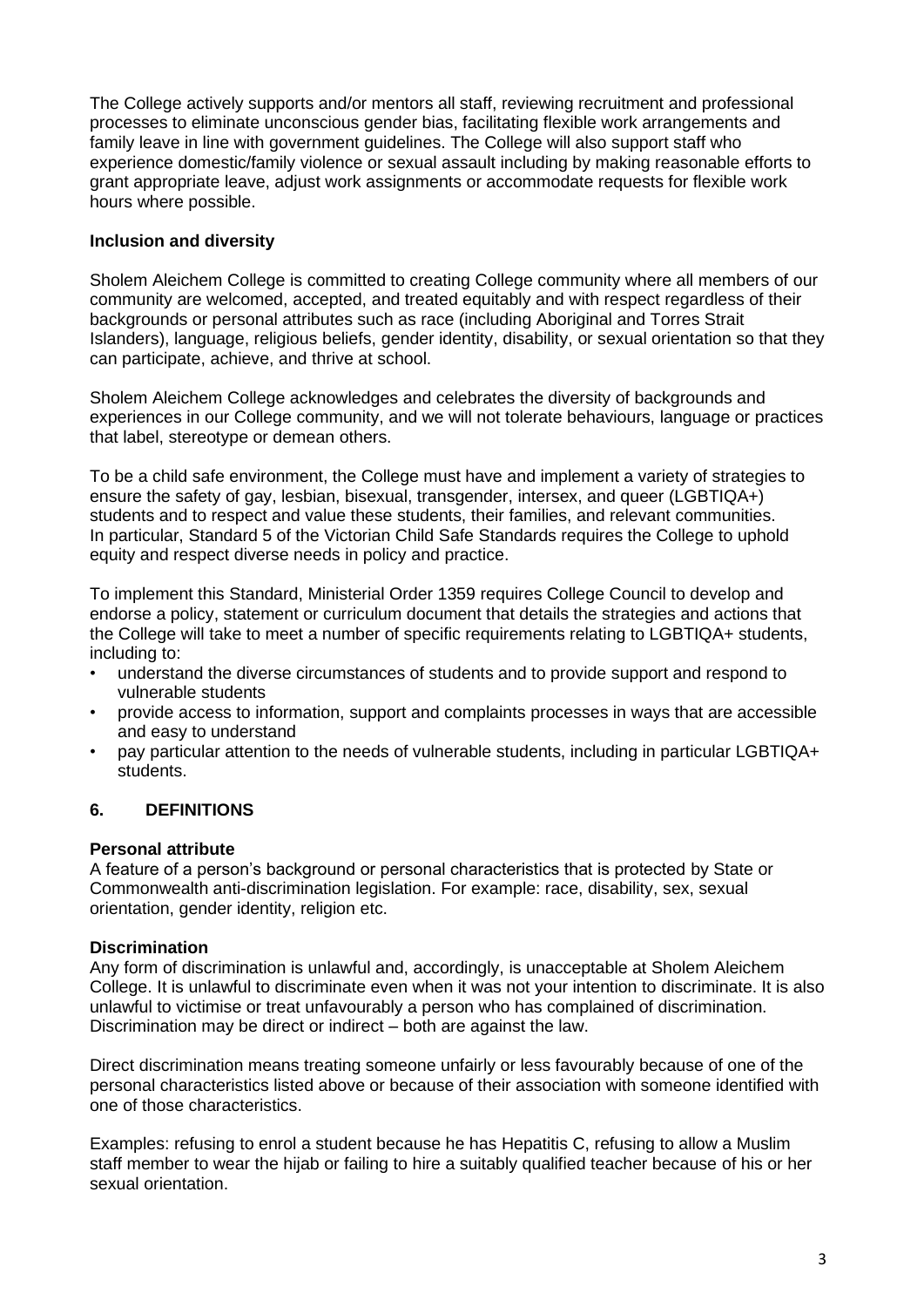Indirect discrimination happens when a rule, policy or requirement unnecessarily or unreasonably disadvantages a person or group of people because of a protected personal characteristic they share.

Example: Imposing a requirement that all students take notes from the whiteboard without assistance may unreasonably disadvantage a student with vision impairment.

#### **Harassment**

Harassment is unlawful under the Equal Opportunity Act 2010 (Vic) and, accordingly, harassment is unacceptable at Sholem Aleichem College.

Harassment is behaviour (through words or actions) based on the personal characteristics listed above that are unwanted, unasked for, unreturned and likely to make our College an unfriendly or uncomfortable place by:

- humiliating (putting someone down)
- seriously embarrassing
- offending (hurting someone's feelings) or
- intimidating (threatening someone so they behave in a certain way).

Examples: name calling, stereotypical jokes and offensive comments

**Bullying, harassment** and other forms of inappropriate behaviour targeting individuals because of their personal attributes will not be tolerated in our school and ELC. Students who may have experienced or witnessed this type of behaviour are encouraged to speak up and to let their teachers, parents or carers know about those behaviours to ensure that inappropriate behaviour can be addressed.

The College will take appropriate measures, consistent with its Student Wellbeing and Bullying and Harassment policies to respond to discriminatory behaviour or harassment at our College, Students that are involved in bullying or harassing others based on their personal attributes will be supported to understand the impact of their behaviour. Students that are victims of bullying and/or harassment will be provided with support including but not limited to sessions with the College Psychologist.

#### **Sexual Harassment**

Sexual harassment is unlawful and prohibited under the Equal Opportunity Act 2010 (Vic) and the Sex Discrimination Act 1984 (Commonwealth). Accordingly, sexual harassment is unacceptable at Sholem Aleichem College.

Sexual harassment is an unwelcome sexual advance; request for sex or any other sexual behaviour that a reasonable person would know or expect would offend, humiliate, seriously embarrass, or humiliate another.

Examples: Sexual harassment can be physical, verbal or written.

- comments about someone's private life or the way they look
- sexually suggestive behaviour, such as leering or staring
- brushing up against someone, touching, fondling, or hugging
- sexually suggestive comments or jokes
- displaying offensive images or objects
- repeated requests to go out
- requests for sex
- sexually explicit emails, text messages or posts on social media
- sexual assault
- suggestive behaviour.

Sexual harassment is not behaviour that is based on mutual attraction, respect, and friendship. If the interaction between individuals is consensual, welcome, and reciprocated, it is not sexual harassment.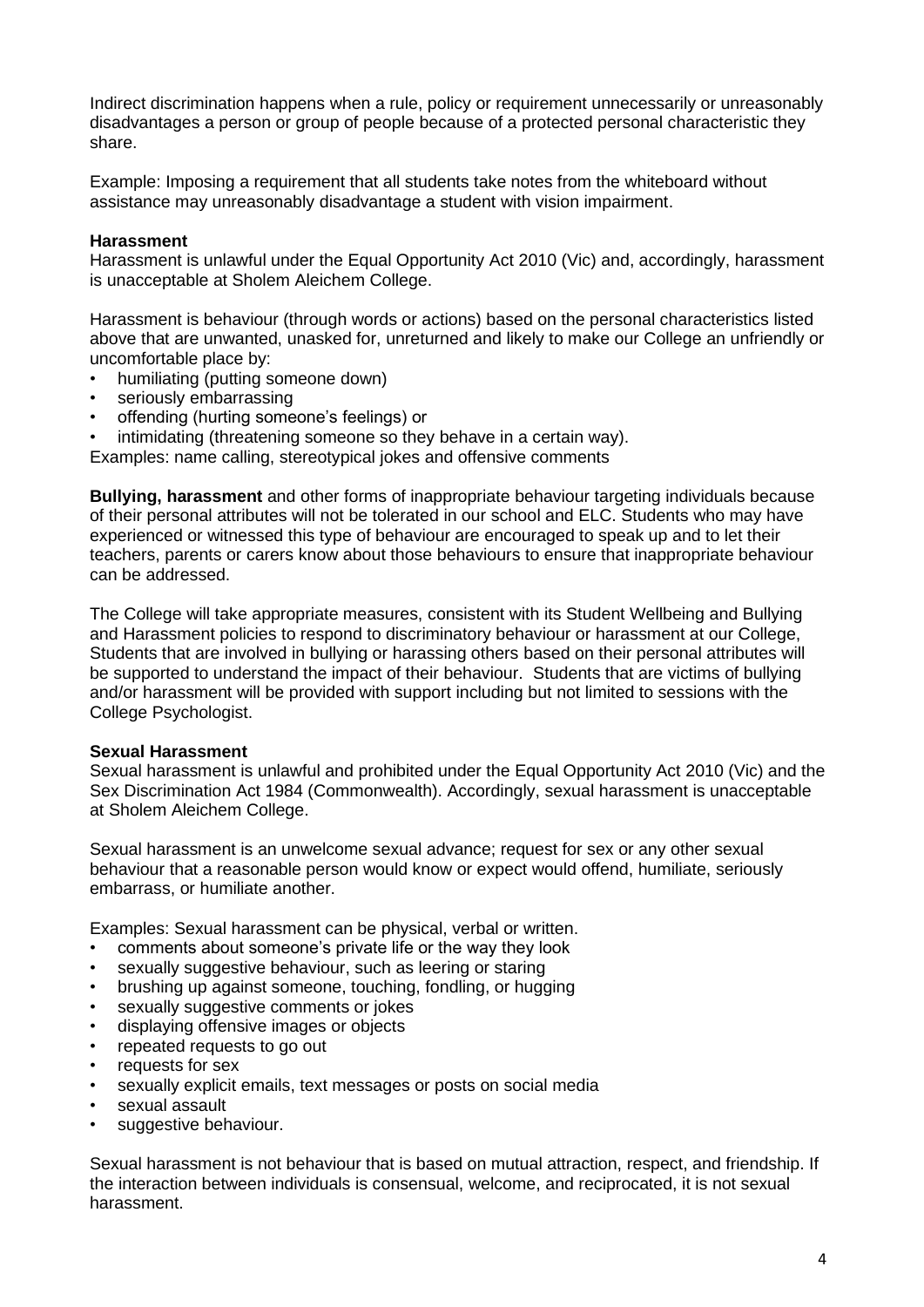Sexual harassment is not only unlawful during working hours or on College premises. Sexual harassment is unlawful if it occurs at any work-related function or activity, including conferences, work functions, business trips and social events. Sexual harassment can extend to unwanted invitations, telephone calls, emails, or SMS messages outside of working hours.

#### **Racial harassment**

Racial harassment is also found in many forms. Examples include, but are not limited to:

- abusive, threatening or insulting words and behaviour
- deliberate exclusion from conversations
- displaying abusive writing and pictures
- insensitive jokes related to race
- pranks.

#### **Disability harassment**

Examples of disability harassment include:

- humiliating comments or insults about a student's disability
- disparaging remarks to students who have received learning adjustments
- comments or actions which create a hostile environment for a student with a disability
- deliberately excluding a student where the disability is not an issue.

#### **Gender Identity**

Gender identity has the potential for discriminatory and unfair treatment. Gender identity is broadly defined in the as meaning 'the gender-related identity, appearance or mannerisms or other gender-related characteristics of a person (whether by way of medical intervention or not), with or without regard to the person's designated sex at birth'. By this definition, the Sex Discrimination Act therefore affords protection from discrimination for persons who identify as men, women or also as neither male nor female. It does not matter what sex the person was assigned at birth, or whether the person has undergone any medical intervention. Below are the definitions Gender Identity and Intersex status are outlined in the Sex Discrimination Act 1984 (Cth) (SD Act).

# **LGBTIQA+**

Lesbian, gay, bisexual, transgender, intersex, queer, and asexual as well as minority gender identities and sexualities not otherwise mentioned.

#### **Gender diverse**

"Gender diverse" is a broad term that can apply to many people who don't conform to, or identify with, traditional sex and gender norms. This term includes children and young people who may identify as transgender, genderqueer, gender questioning or who feel that their gender identity does not align with the sex assigned to them at birth and/or society's expectations. The person may identify as neither male nor female.

#### **Intersex**

Under section 4 of the Sex Discrimination Act 1984 (Cth), "intersex" means the status of having physical, hormonal, or genetic features that are:

- neither wholly female nor wholly male;
- a combination of female and male; or
- neither female nor male.

Although intersex people are often confused with transgender and gender diverse people, being intersex is not about gender identity and most intersex people identify as women or men. Research indicates that around 1.7 percent of people are intersex.

#### **Queer**

"Queer" is as an umbrella term for sexuality and gender diverse people. It is also regarded as a proclamation of fearless difference, a self-identifying commitment to counterculture.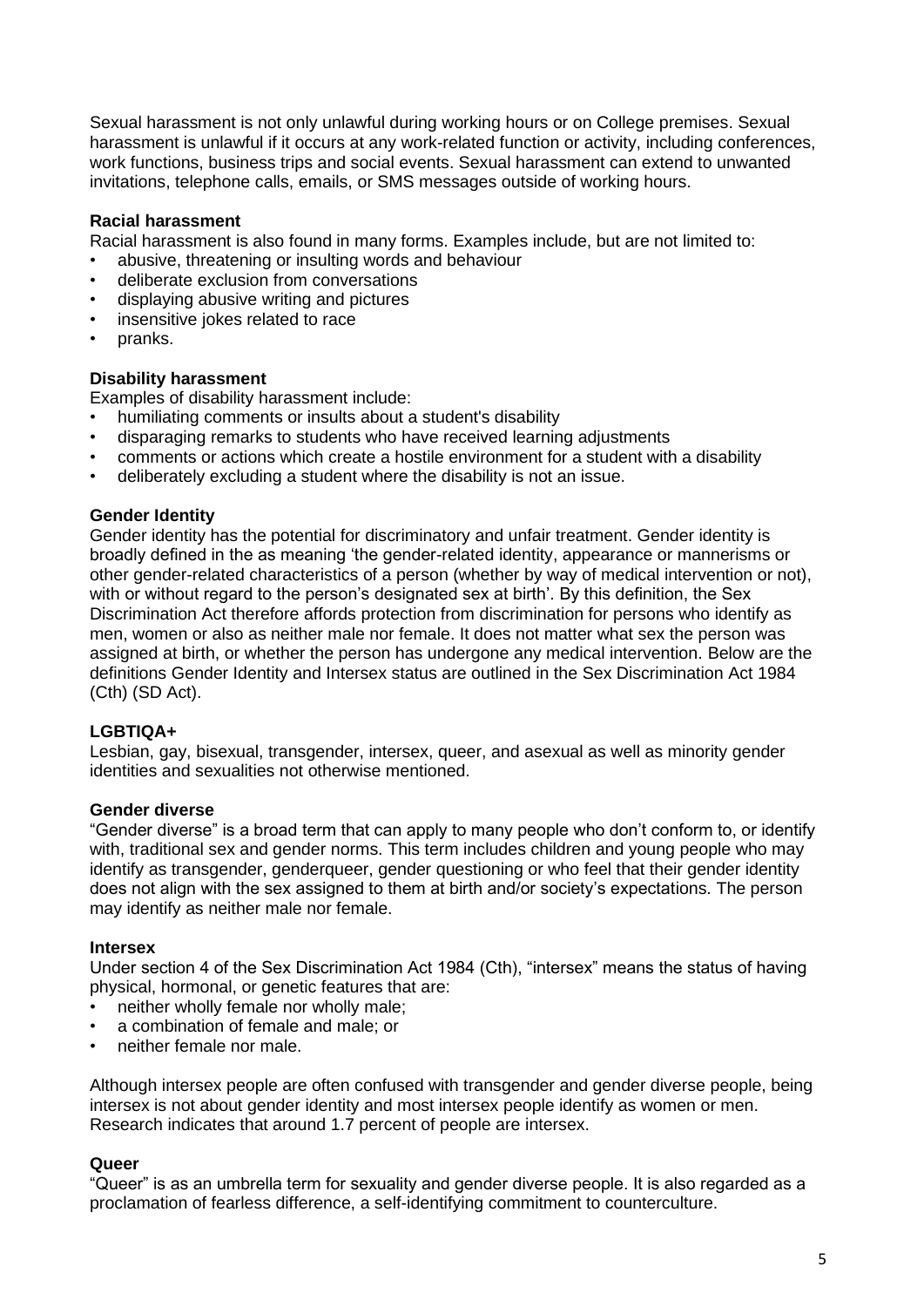#### **Transgender**

A "transgender" person is someone whose gender identity does not match the gender that they were assigned at birth (e.g., a baby is assigned male at birth but grows up to identify as a woman). Research indicates that around 5 percent of people are transgender.

#### **Transition**

The process by which a transgender or gender diverse person affirms their gender, whether through name change, clothing, changing legal documents or medical steps. Transition is a process that is different for everyone, and it may or may not involve social, legal, or physical changes. There is no one step or set of steps that an individual must undergo to have their gender identity affirmed and respected.

#### **People with disabilities**

The term 'people with disabilities' is conceptualised as including those who have episodic or longterm physical, mental, intellectual or sensory impairments which, in interaction with various barriers, may hinder their full and effective participation in society on an equal basis with others. This reference to disability is based on the characterisation of persons with a disability in Article 1 of the UN Convention on the Rights of People with Disability.

#### **Racial and Religious Vilification**

The Racial and Religious Tolerance Act 2001 (Vic) prohibits any form of racial and religious vilification and, accordingly vilification is unacceptable at Sholem Aleichem College. All staff will be made aware of and provided with access to information relating to the Racial and Religious Tolerance Act 2001.

Vilification is behaviour (through words or actions) that incites hatred, serious contempt for, revulsion or severe ridicule of another person or group of people on the grounds of their race or religious belief to humiliate another.

Examples: public threats of harm, encouraging others to hate someone because of their religion, racist statements made in a public meeting, racist graffiti.

#### **Workplace Bullying**

The Occupational Health and Safety Act 2004 (Vic) imposes legal responsibilities on both employers and employees. These duties and responsibilities extend to risks to health and safety from workplace bullying and occupational violence. WorkSafe Victoria has released a Guide for employers on the prevention of bullying and violence in the workplace.

The Guide provides practical advice on how to eliminate or reduce the risks of harassment, bullying or violent behaviour in the workplace, whether the source of such behaviour is internal (employees, including principal class employees) or external (subcontractors and other visitors). Access to this Guide can be found on the Worksafe website [\(A guide for employers –](https://content.api.worksafe.vic.gov.au/sites/default/files/2020-04/ISBN-Workplace-bullying-guide-for-employers-2020-04.pdf) Workplace [bullying \(worksafe.vic.gov.au\)\)](https://content.api.worksafe.vic.gov.au/sites/default/files/2020-04/ISBN-Workplace-bullying-guide-for-employers-2020-04.pdf).

Workplace bullying is unlawful and, accordingly, is unacceptable at Sholem Aleichem College. Bullying is unreasonable behaviour that is intimidating, threatening, or humiliating and repeated over time or occurring as part of a pattern of behaviour. Bullying can be physical, verbal, or indirect, and creates an unfriendly, threatening, or offensive environment.

Examples include but are not limited to taking or damaging other people's property; excluding or isolating someone; subjecting someone to homophobic abuse; deliberately withholding information so as to affect their work performance; threatening not to renew an employment contract.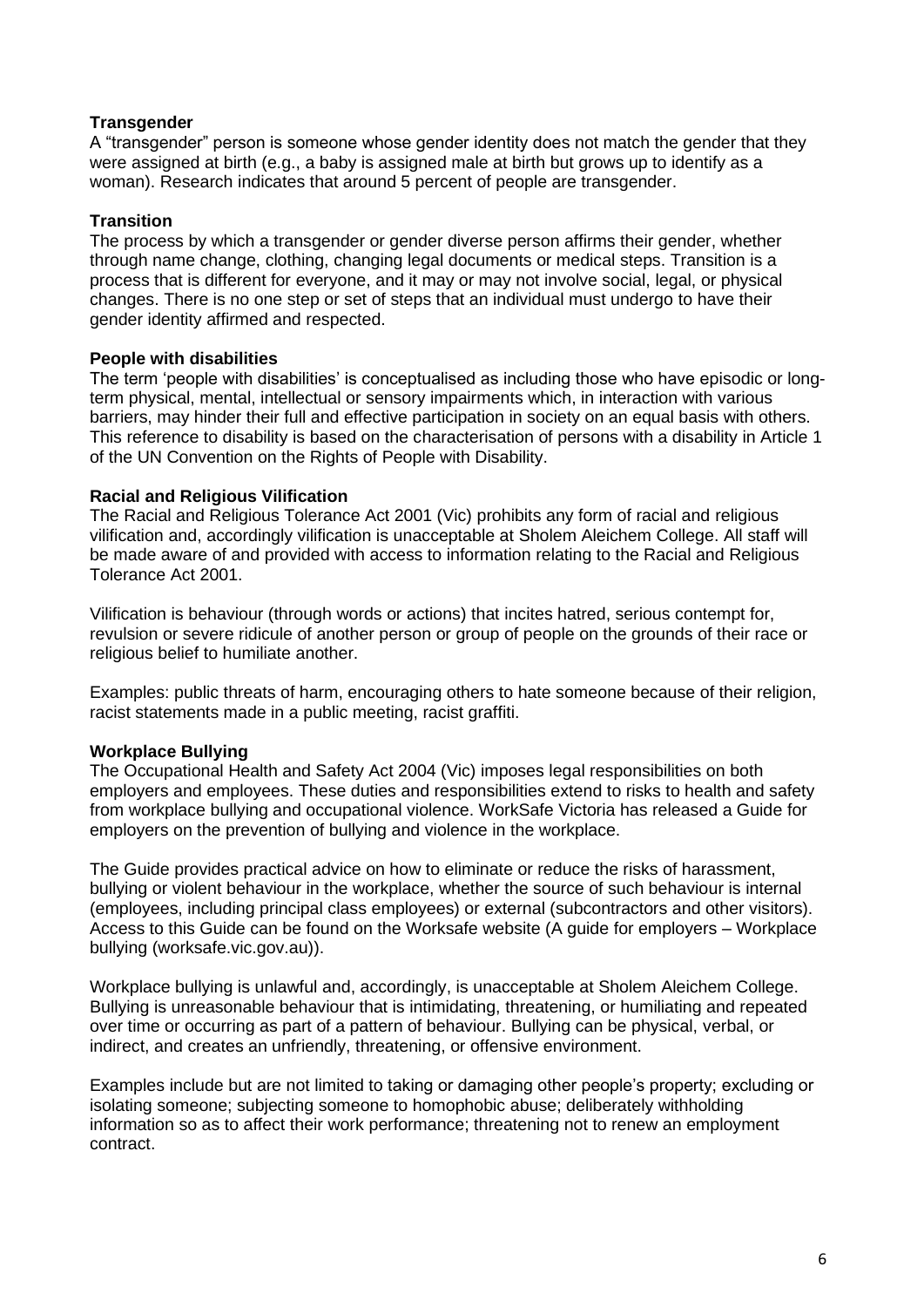What is not bullying?

Reasonable management actions carried out in a fair and reasonable manner are not bullying. Such actions could include:

Examples: setting realistic performance goals, standards, and deadlines; not selecting an employee for promotion if they are not the best candidate for the position; informing an employee about unsatisfactory work performance; informing an employee about inappropriate behaviour; setting performance goals, standards, and deadlines.

(See Bullying and Harassment Policy for more information)

#### **Student bullying**

Bullying can take many forms including:

- **Physical bullying** which involves physical actions such as hitting, pushing, obstructing, or being used to hurt or intimidate someone. Damaging, stealing, or hiding personal belongings is also a form of physical bullying.
- **Psychological bullying** which is when words or actions are used to cause psychological harm. Examples of psychological bullying include name calling, teasing, or making fun of someone because of their actions, appearance, physical characteristics, or cultural background.
- **Indirect bullying** which is when deliberate acts of exclusion or spreading of untrue stories are used to hurt or intimidate someone.
- **Cyberbullying** which is the ongoing abuse of power to threaten or harm another person using technology. Cyberbullying can occur in chat rooms, on social networking sites, through emails or on mobile phones.

There are many negative situations which, whilst being potentially distressing for students, are not bullying. These include:

- **Mutual Conflict Situations** which arise where there is disagreement between students but not an imbalance of power. Mutual conflict situations need to be closely monitored as they may evolve into a bullying situation
- **One-Off Acts** (of aggression or meanness) including single incidents of loss of temper, shouting, or swearing do not normally constitute bullying.

Major behavioural changes in a student may be indicative of bullying. Such behavioural changes may include:

- crying at night and having nightmares
- refusing to talk when asked "What's wrong?"
- having unexplained bruises, cuts, or scratches
- an unwillingness or refusal to go to school
- feeling ill in the mornings
- a decline in quality of schoolwork
- becoming withdrawn and lacking confidence
- beginning to bully siblings
- acting unreasonably.

#### **Victimisation**

Victimisation is unlawful conduct, whereby a person is treated unfavourably or disadvantaged following the filing, or anticipated filing, of a workplace complaint, or through taking a workplace complaint to the Equal Opportunity Commission. Accordingly, victimisation is unacceptable at Sholem Aleichem College.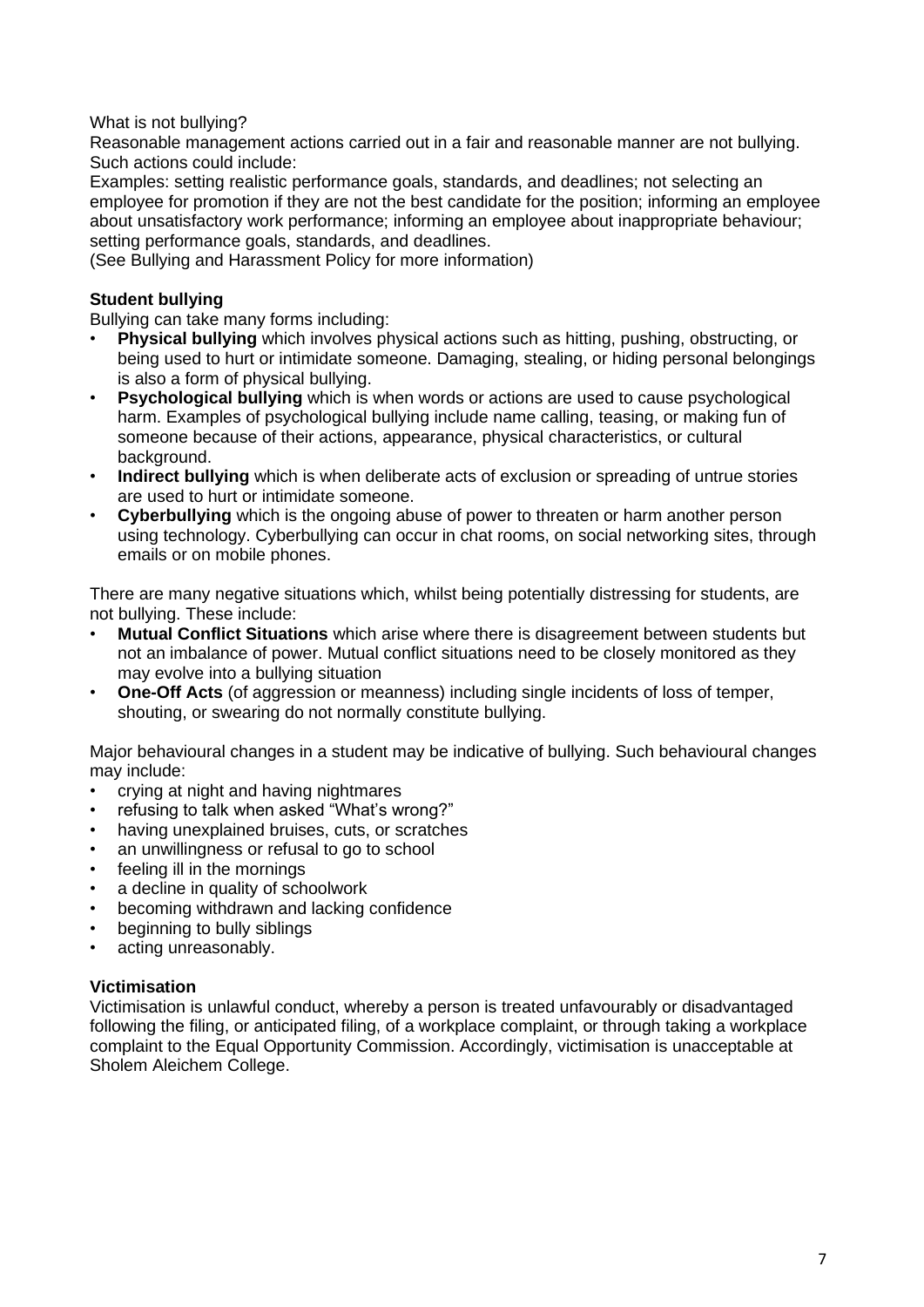# **7. RIGHTS AND RESPONSIBILITIES**

Under this policy, every member of Sholem Aleichem College has the right to learn and work in a safe and inclusive environment free of discrimination, harassment, bullying, vilification, and victimisation. Along with this right comes the responsibility to respect and promote human rights and responsibilities by behaving according to this policy.

# **College responsibilities**

The Principal of Sholem Aleichem College is accountable for implementation of this policy. Each Head of Department is responsible for:

- modelling and promoting appropriate standards of behaviour
- taking steps to educate and make staff aware of their obligations under this Policy and the law
- intervening quickly and appropriately when they become aware of inappropriate behaviour
- acting fairly to resolve issues and enforce workplace behavioural standards, making sure relevant parties are heard
- helping staff resolve complaints informally
- referring formal complaints about breaches of this Policy for investigation
- handling matters confidentially
- ensuring staff who raise an issue or make a complaint are not victimised.

#### **Staff responsibilities**

All staff are responsible to:

- model and always educate students on appropriate behaviour
- deal with all reported and observed incidents of discrimination, bullying, harassment and other unlawful behaviour as defined in this Policy in accordance with this Policy
- ensure that any incident of inappropriate behaviour that they observe or is reported to them, is recorded appropriately
- be vigilant in monitoring students that have been identified as either persistent bullies or victims
- acknowledge the right of parents/carers to speak with the College if they believe their child is being bullied, harassed, or discriminated against as defined in this Policy.

# **Student responsibilities**

All students are required to:

- treat all students, staff, and any other person at the College professionally and with respect
- avoid behaviour that could be interpreted as discriminatory, bullying or harassing and act to prevent other students from engaging in such behaviour, where this is reasonably practicable taking into account the circumstances and age of the student
- where students have witnessed such behaviour at the College, they are encouraged to report this to a staff member.

# **Parents/guardians are encouraged to**

- Be aware of the definition of bullying.
- Not take matters into their own hands but instead direct their concerns to the College.
- Advise their child not to retaliate and work collaboratively with the College if their child is involved incidents of bullying (either as victim or bully).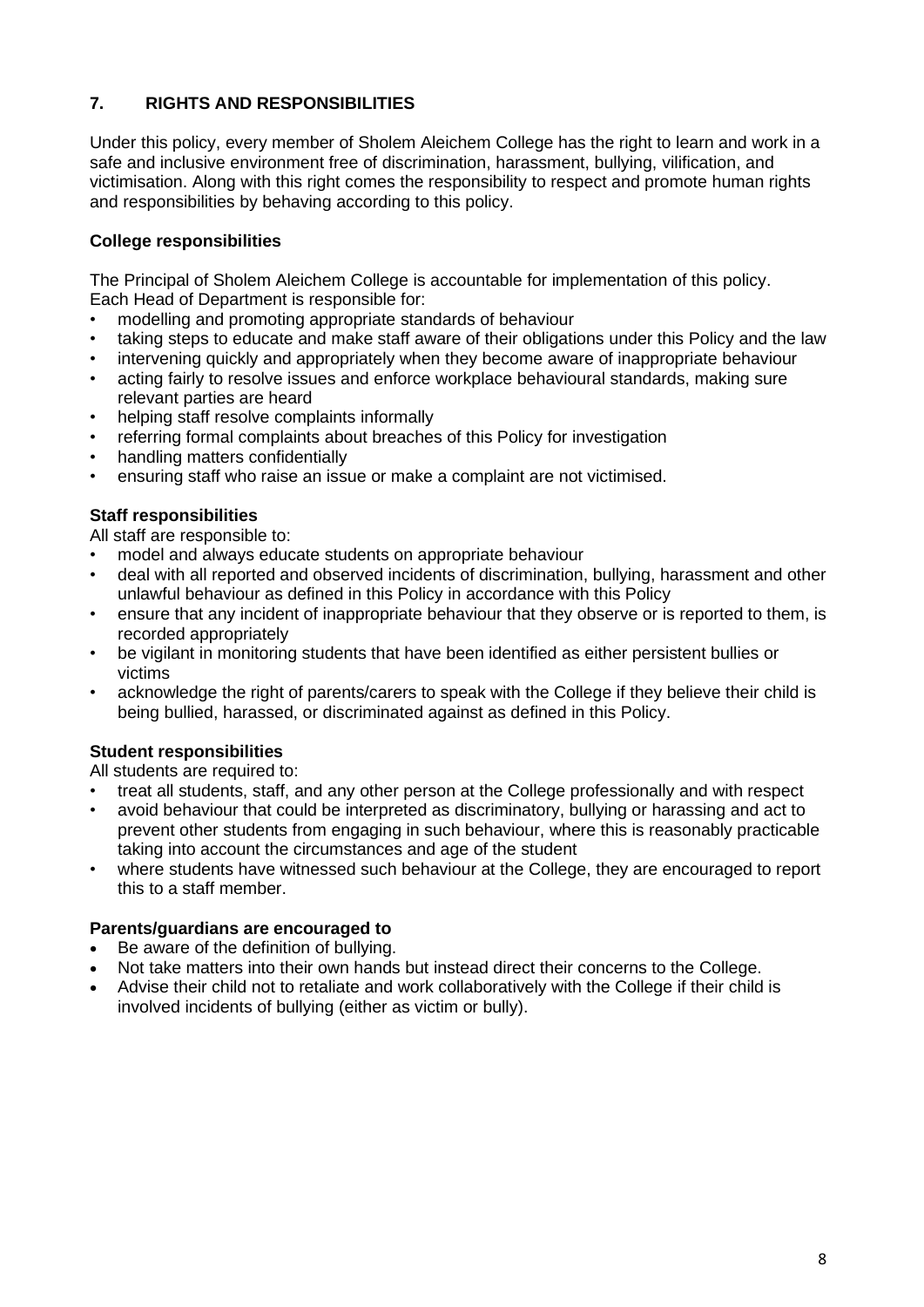# **8. POLICY IMPLEMENTATION**

Sholem Aleichem College does not tolerate discrimination, harassment and victimisation of any type including disability discrimination.

This is achieved by:

- informing all staff and students that disability discrimination is not acceptable
- providing information and training concerning non-discriminatory methods of teaching
- ensuring staff and students are aware of appropriate actions to be taken if harassment or victimisation occurs
- establishing strategies and programs to prevent harassment and victimisation of persons with a disability
- ensuring strategies and programs extend to not only students but also to their parents/carers, who may experience discrimination as a result of their support role to a person with a disability, or who may have a disability themselves.

In implementing this policy, Sholem Aleichem College will:

- ensure that all students and members of our College community are treated with respect and dianity
- ensure that students are not discriminated against and where necessary, are accommodated to participate in education and all College activities (e.g., schools sports, concerts, excursions, camps) on the same basis as their peers
- acknowledge and respond to the diverse needs, identities, and strengths of all students
- encourage empathy and fairness towards others
- challenge stereotypes that promote prejudicial and biased behaviours and practices
- contribute to positive learning, engagement, and wellbeing outcomes for students.
- will take action to prevent discrimination, harassment, vilification, bullying and victimisation
- and to promote a safe and inclusive College.
- will take immediate and appropriate action to address and resolve any issues and complaints
- will take action to promote a human rights approach to diversity, inclusion and Equal Opportunity, both in terms of College policy and practice and within its educational activities and culture. A human rights-based approach means taking steps to assess the College's decisions and actions within the framework of the Charter and taking proactive steps to encourage and promote wider College discussion and student learning on the key Charter themes of Freedom, Respect, Equality and Dignity.

# **Bullying**

Sholem Aleichem College recognises that the implementation of whole-College prevention strategies is the most effective way of eliminating, or at least minimising incidents of bullying within our community.

The following initiatives form part of our overall bullying prevention strategy and our strategy to create a 'no-bullying' culture within the College:

- a structured curriculum and peer group support system, that provides age-appropriate information and skills relating to bullying (including cyberbullying) and bullying prevention, to students over the course of the academic year
- education, training, and professional development of staff in bullying prevention and response strategies
- regular provision of information to parents/carers, to raise awareness of bullying as a College community issue to equip them to recognise signs of bullying, as well as to provide them with clear paths for raising any concerns they may have related to bullying directly with the College
- promotion of a supportive environment that encourages the development of positive relationships and communication between staff, students, and parents/carers
- promotion of responsible bystander behaviour amongst students, staff, and parents/carers
- reporting of incidents of alleged bullying by students, bystanders, parents/carers, and staff are encouraged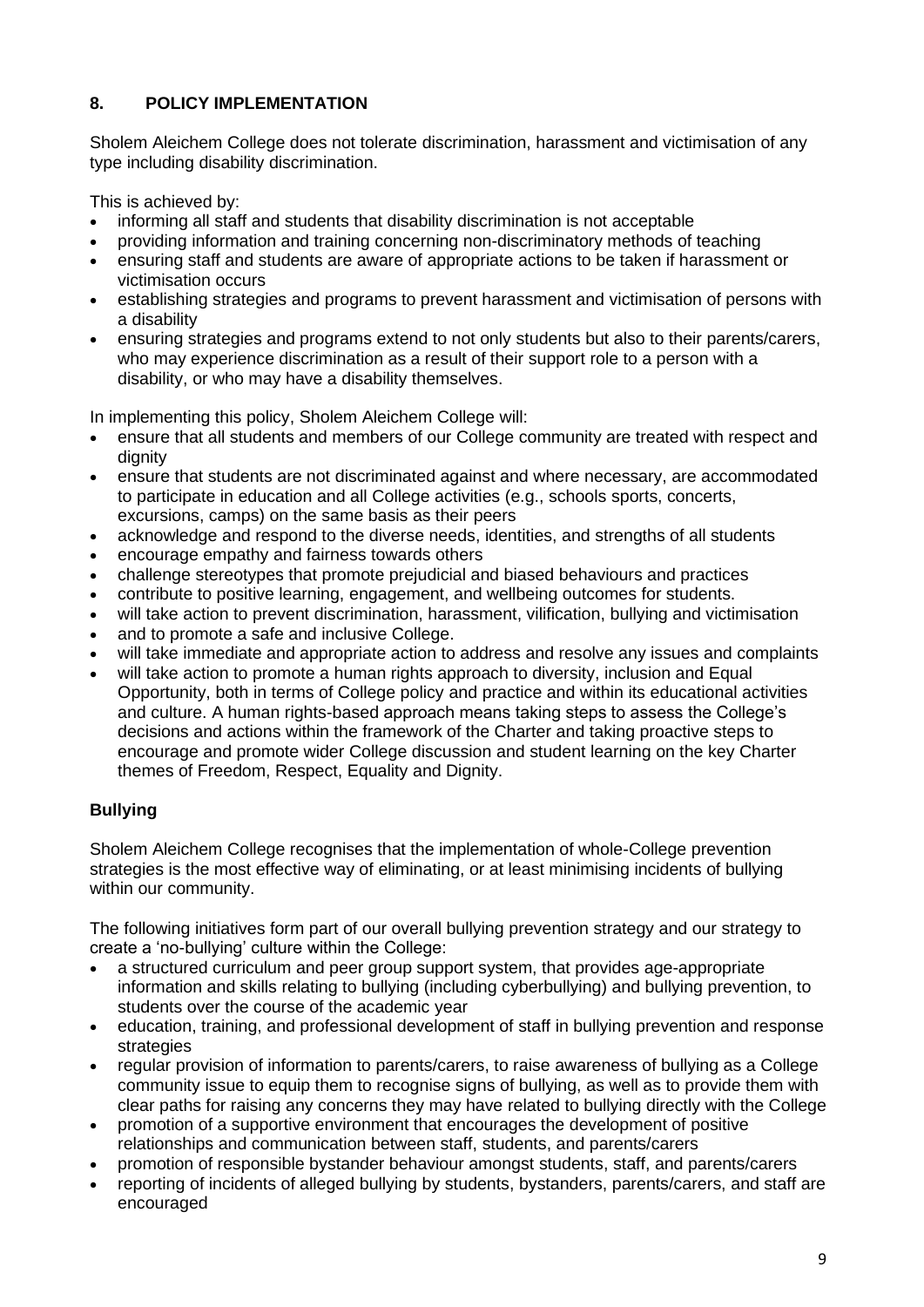- regular risk assessments of bullying within the College are undertaken by surveying students to identify bullying issues that may ordinarily go unnoticed by staff
- records of reported bullying incidents are maintained and analysed, to identify persistent bullies and/or victims and to implement targeted prevention strategies where appropriate
- statements supporting bullying prevention are included in students' College diaries
- education of staff, students, and parents/carers on health conditions to promote understanding and to reduce stigma and fear
- anti-bullying posters are displayed strategically within the College
- promotion of student awareness and a 'no-bullying' environment by participating in events such as the National Day of Action Against Bullying and Violence.

A key part of the College's bullying prevention and intervention strategy is to encourage reporting of bullying incidents as well providing assurance to students who experience bullying (and parents/carers) that:

- bullying is not tolerated within the College
- their concerns will be taken seriously
- the College has a clear strategy for dealing with bullying issues.

Bullying incidents can be advised to the College verbally (or in writing) through any of the following avenues:

- informing a trusted teacher
- informing the College Wellbeing Coordinator
- informing a student's year coordinator
- informing the Deputy Principal or the Principal.

Actions that may be taken when responding to bullying include:

- notification of/consultation with parents/carers
- offering counselling to persistent bullies/victims
- implementing effective follow up strategies
- disciplinary action, at the Principal's discretion, including suspension and expulsion of persistent bullies, or in cases of severe incidents.

#### **Disability inclusion**

Sholem Aleichem College understands that it has a special obligation to make reasonable adjustments to accommodate students with disabilities. A reasonable adjustment is a measure or action taken to assist all students to participate in their education on the same basis as their peers.

Reasonable adjustments will be made for students with disabilities through the Inclusion team in consultation with the student, their parents or carers, their teachers and if appropriate, their treating practitioners.

Whether an adjustment is reasonable will depend on balancing the student's learning needs with the interests of all parties affected, including those of the student with a disability, the College, staff, and other students.

Depending on the needs of the student, adjustments may include modifications to College's buildings or facilities, procedures, and resources.

Modifications to enable student access to College buildings and facilities and participate in everyday College life include adjustments to toilets, ramps, safety railings, the gymnasium, computer rooms and laboratories to ensure students with disabilities can access these facilities safely.

Sholem Aleichem College is not required to provide adjustments where doing so would cause unjustifiable hardship to the College.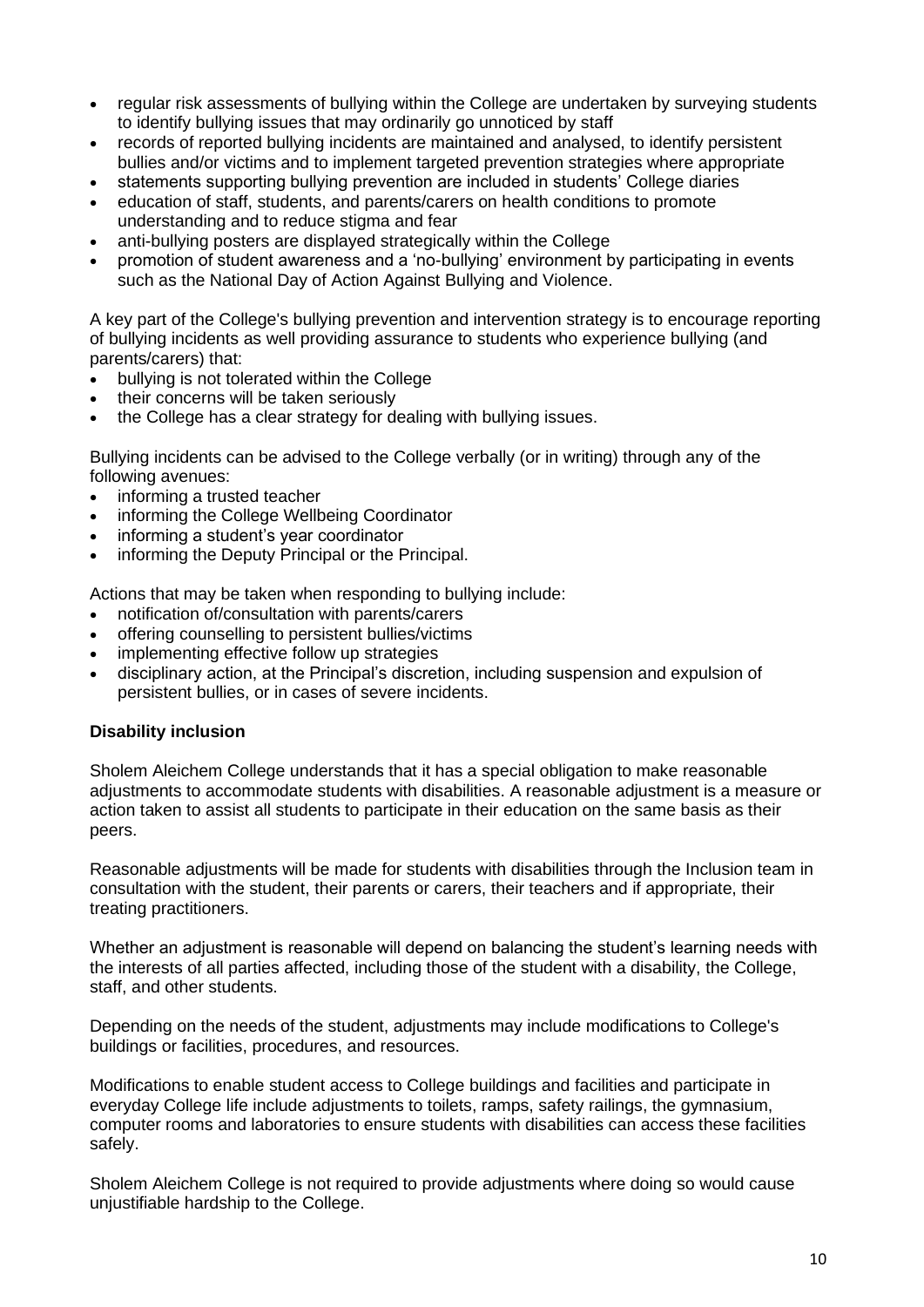All processes for adjustments within the College, including review and grievance procedures, will be transparent. All decisions will be made in a timely way that optimises the student's participation in education and training.

Unjustifiable hardship is determined via an individual assessment of the prospective student's needs balanced with the costs associated with additional staffing, the provision of special resources or modifications and health and safety and duty of care requirements.

For more information about support available for students with disabilities, please refer to our College's Student Wellbeing policy or contact the Head of Inclusion for further information.

#### **LGBTIQA+ inclusion**

Sholem Aleichem College recognises the fundamental right of every child and young person to feel safe at the College and that a supportive and inclusive College environment is essential for providing quality learning opportunities for LGBTIQA+ students.

The College:

- fosters an educational environment that is safe, welcoming, and free from stigma, harassment and discrimination for all students including LGBTIQA+ students
- ensures that all students have the opportunity to express themselves and live authentically
- develops and implements whole school initiatives within the College with a focus on helping LGBTIQA+ students to feel safe and included
- implements bullying prevention strategies within the College on a continuous basis with a focus on teaching age-appropriate skills and strategies to empower Staff, students, and parents/carers to recognise bullying and respond appropriately
- regularly reviews our support and inclusion initiatives for LGBTIQA+ students against best practice.

Sholem Aleichem College is committed to fostering a culture of openness and celebration of diversity. This includes modelling exemplary behaviour, communicating the College's commitment to a safe learning environment and using LGBTIQA+ inclusive language.

# **Cultural and Class Celebrations**

Our College is a Jewish school and ELC that teaches Yiddish and Hebrew languages and celebrates Jewish cultural events. At the same time, no child will have to partake in cultural celebrations that they or their parents do not approve of and will instead be provided with alternative activities.

Jewish events and occasions will be regular features of our College's calendar and will be celebrated. The College will explore other cultural celebrations that occur within families across the school and ELC, and will provide opportunities for children and families to celebrate their special occasions throughout the school year

# **Complaints Procedures**

Sholem Aleichem College encourages all members of the College community to attempt to resolve complaints and concerns through the College. All complaints will be treated confidentially, fairly, and consistently, and resolved as promptly as possible.

Any member of the College community who raises an issue of discrimination, harassment, bullying or vilification in good faith will not be victimised or otherwise unfairly treated or disadvantaged. All complaints of victimisation will be taken seriously, investigated, and acted upon as quickly as possible.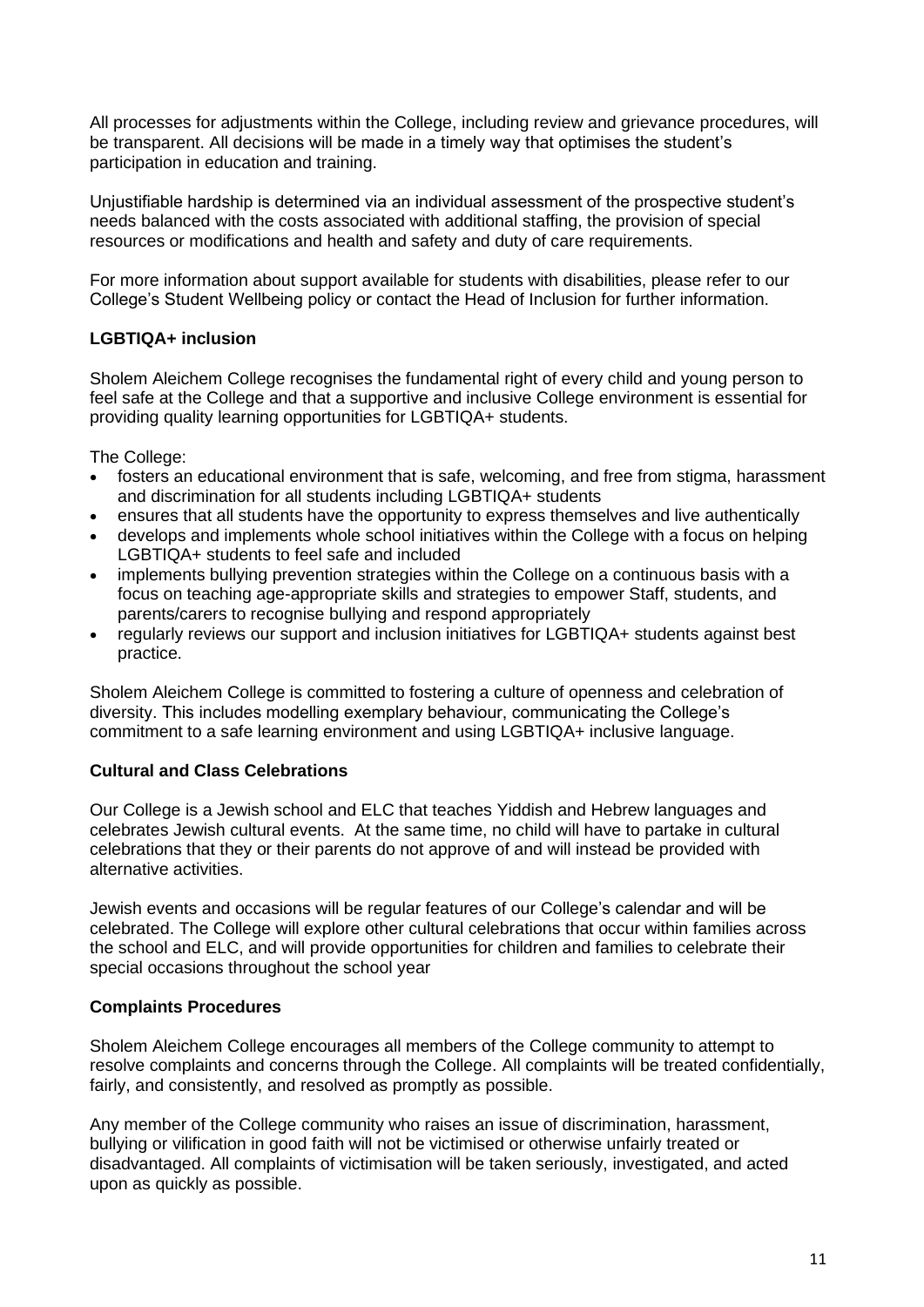Complaints procedures exist to provide an avenue to address unacceptable behaviour. Complaints procedures are designed to explain what to do if you believe you have been discriminated against, harassed, sexually harassed, bullied, vilified or victimised as explained earlier in this policy, and your complaint is about your education or employment at Sholem Aleichem College or sport provided by Sholem Aleichem College.

**If you are a staff member,** please refer to the College Complaints and Grievances policy.

#### **If you are a student/ parent or guardian:**

Students have the right to be part of a safe and inclusive College that is free of discrimination, harassment, sexual harassment, bullying, vilification and victimisation. This includes treating you unfairly, excluding you or making you feel bad because of your:

- sex
- race
- sexual orientation
- physical features
- religious belief or activity
- carer status
- disability/impairment
- gender identity
- lawful sexual activity
- political belief or activity
- pregnancy
- personal association with someone who has, or is assumed to have, one of these personal characteristics.

If you believe someone is discriminating, harassing, bullying, vilifying or victimising you and it is safe for you to do so, tell the other person to stop their behaviour. Let them know that their behaviour offends you. They may not realise this.

If the behaviour doesn't stop or you are not sure what to do, report it to a trusted adult, such as a teacher, the year level co-ordinator, the Principal or the College Psychologist. Remember, you are not alone. If you have a problem or complaint, talking to someone, especially your parents can help. Speak to our School Psychologist.

If the unfair treatment or harassment persists, you can call the Victorian Equal Opportunity and Human Rights Commission for free and confidential advice on 1300 292 153 or email enquiries@veohrc.vic.gov.au. Advice can be given over the phone or in person. If your issue is covered by Equal Opportunity law, the Complaints Officer will discuss it with you. They will then explain how the Commission can help you and the information you would need to include in a complaint should you decide to make one.

Sholem Aleichem College will treat all reports of misconduct fairly, confidentially and quickly and in accordance with our Privacy Policy.

Only people directly involved in the issue or complaint will be told about it. Each complaint will be investigated to work out whether it is more likely the behaviour happened than not and, if so, how serious it is. Appropriate action to resolve the problem will be taken.

Speak to the College Psychologist or our Human Resources Manager for more information, You may also approach a Health and Safety representative.

# **9. SOURCES**

Equal Opportunity Act 2010 (Vic) Charter of Human Rights and Responsibilities Act 2006 (Vic) Disability Discrimination Act 1992 (Cth)